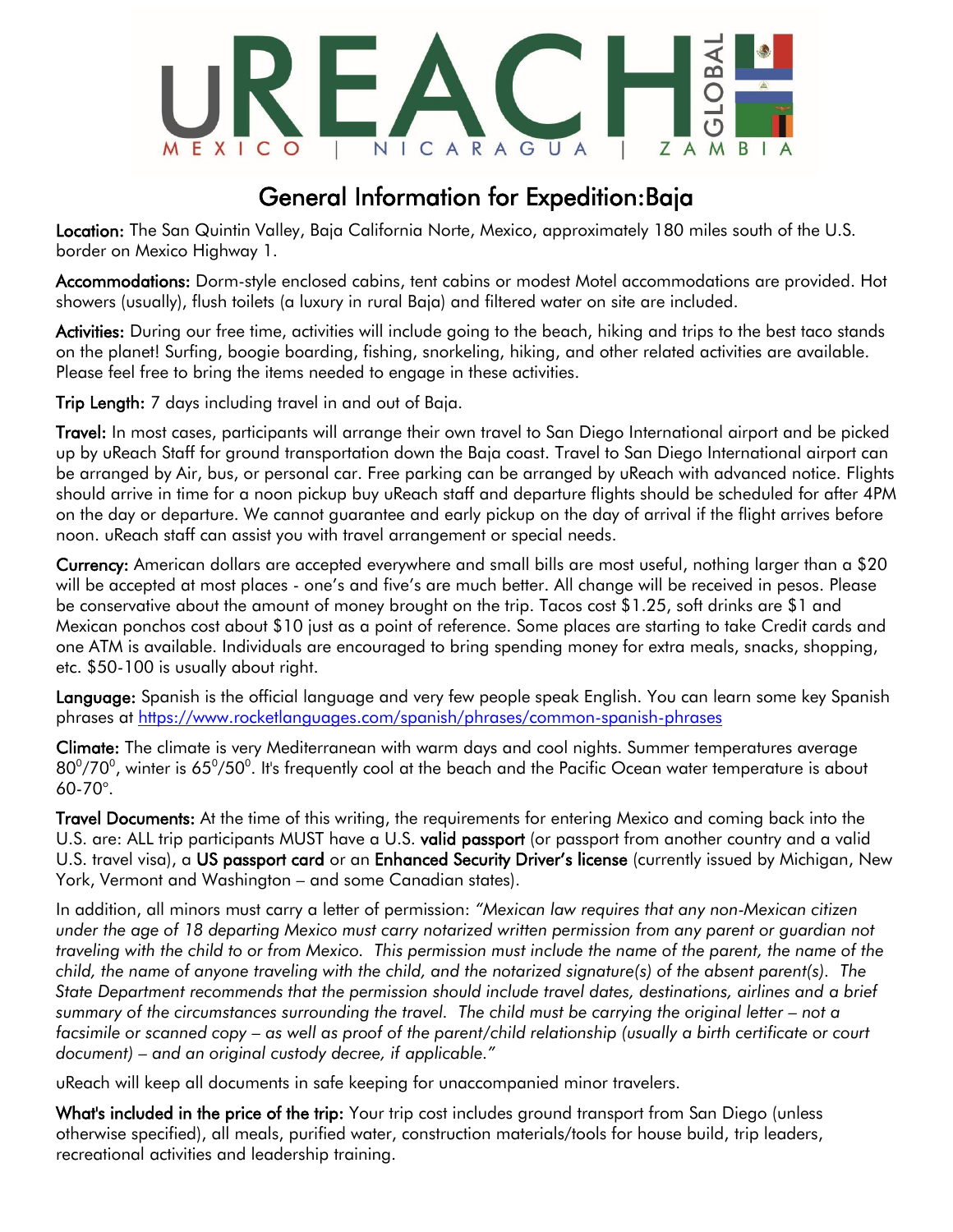## What to Bring

Please pack in a carry-on suitcase. If you want to bring gifts or other supplies, team up with some other people. The weather is not varied, you don't need a lot of different kinds of clothing for this trip and space can be limited in our vehicles.

#### General –

- o Sunscreen
- o Spending money (see "currency" section for guidelines)
- o Toilet paper (for times away from the base)
- o A backpack (normal kind)
- o A water bottle (you will refill with purified water)
- o Toiletries (toothpaste, shampoo, etc)
- o A package of wet wipes for the job site
- o More Sunscreen
- o Beach towel
- o Sunglasses
- o More sunscreen
- o A hammer
- o Gloves
- o A hat (something with a wide brim is recommended)

### Clothing

- o Work shoes (boots or sturdy sport/tennis shoes), walking shoes, sandals
- o Your regular casual clothes
- o A modest swimsuit (this is a humanitarian trip) in case of swimming opportunity.
- o Light shorts/t-shirt/pajamas to sleep in
- o Sweatshirt or light jacket
- $\circ$  Rain poncho (it is very unlikely to rain during the summer months, so skip it then)
- o Work clothes (you will get dirty) and painting clothes that can get "ruined"
- o Please bring long (in length, not long sleeved) shirts for the work site that don't bare your skin when you bend over. Shorts for the work site should be at least mid-thigh. Tank tops should be modest - the Mexican people are very modest. We don't want to be a freak show.

### Do not bring:

- o Any illegal substance
- o Non-prescribed pharmaceuticals
- o Illegal drugs
- o Marijuana-even with prescription or firearms of any kind are illegal in Mexico and carry serious penalties
- o Alcohol, fireworks and other potentially dangerous items are not allowed on the expedition.

### **Optional**

- o Snacks if you want
- o Ear plugs (for sleeping with people who snore)
- o Your own pillow
- o Basic OTC meds (Advil, Pepto Bismol, etc)
- o Giveaways for children
- o Housewarming gifts (items can be purchased in Baja so you don't need to travel with them)

### Notes:

- o Sleeping bags, sheets, etc. are *not* needed unless you are notified otherwise.
- o Vegetarians and people with allergies should let us know so we can try to accommodate food needs and preferences.